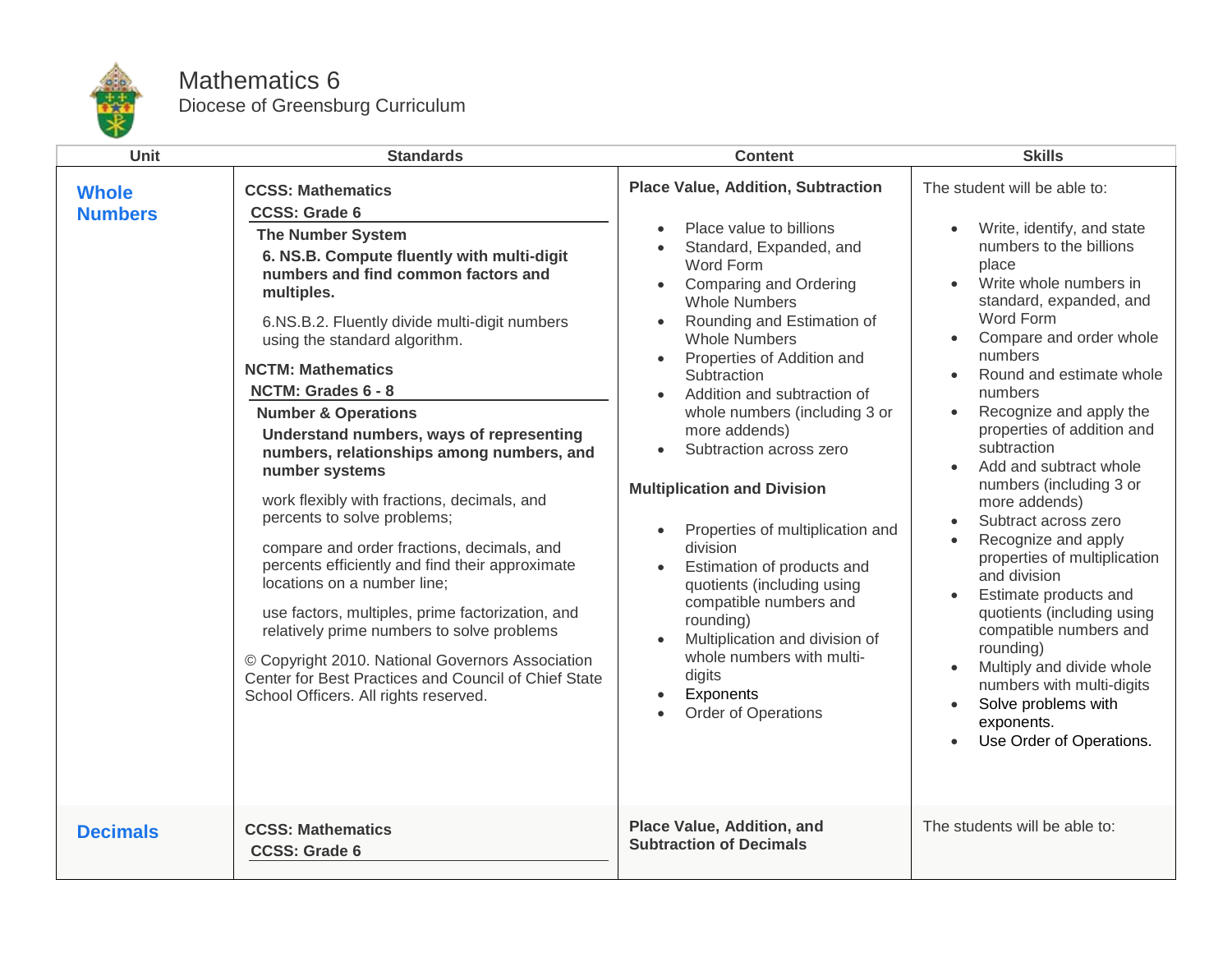| Unit | <b>Standards</b>                                                                                                                                                                                                                                                                                                                                                                                                                                                                                                                                                                                                                                                                                                                                                                                                                                                                                                                                                                                                                                                                                                                                                                                                                                                                                                                                                                                                    | <b>Content</b>                                                                                                                                                                                                                                                                                                                                                                                                                                                                                                                                                                                                                                                                                                                                                                                                                                                                                        | <b>Skills</b>                                                                                                                                                                                                                                                                                                                                                                                                                                                                                                                                                                                                                                                                                                                                                                                                                                                                   |
|------|---------------------------------------------------------------------------------------------------------------------------------------------------------------------------------------------------------------------------------------------------------------------------------------------------------------------------------------------------------------------------------------------------------------------------------------------------------------------------------------------------------------------------------------------------------------------------------------------------------------------------------------------------------------------------------------------------------------------------------------------------------------------------------------------------------------------------------------------------------------------------------------------------------------------------------------------------------------------------------------------------------------------------------------------------------------------------------------------------------------------------------------------------------------------------------------------------------------------------------------------------------------------------------------------------------------------------------------------------------------------------------------------------------------------|-------------------------------------------------------------------------------------------------------------------------------------------------------------------------------------------------------------------------------------------------------------------------------------------------------------------------------------------------------------------------------------------------------------------------------------------------------------------------------------------------------------------------------------------------------------------------------------------------------------------------------------------------------------------------------------------------------------------------------------------------------------------------------------------------------------------------------------------------------------------------------------------------------|---------------------------------------------------------------------------------------------------------------------------------------------------------------------------------------------------------------------------------------------------------------------------------------------------------------------------------------------------------------------------------------------------------------------------------------------------------------------------------------------------------------------------------------------------------------------------------------------------------------------------------------------------------------------------------------------------------------------------------------------------------------------------------------------------------------------------------------------------------------------------------|
|      | <b>The Number System</b><br>6. NS.B. Compute fluently with multi-digit<br>numbers and find common factors and<br>multiples.<br>6.NS.B.3. Fluently add, subtract, multiply, and<br>divide multi-digit decimals using the standard<br>algorithm for each operation.<br><b>NCTM: Mathematics</b><br>NCTM: Grades 6 - 8<br><b>Number &amp; Operations</b><br>Understand numbers, ways of representing<br>numbers, relationships among numbers, and<br>number systems<br>work flexibly with fractions, decimals, and<br>percents to solve problems;<br>compare and order fractions, decimals, and<br>percents efficiently and find their approximate<br>locations on a number line;<br>Understand meanings of operations and how<br>they relate to one another<br>understand the meaning and effects of arithmetic<br>operations with fractions, decimals, and integers;<br>use the associative and commutative properties<br>of addition and multiplication and the distributive<br>property of multiplication over addition to simplify<br>computations with integers, fractions, and<br>decimals;<br><b>Compute fluently and make reasonable</b><br>estimates<br>select appropriate methods and tools for<br>computing with fractions and decimals from<br>among mental computation, estimation,<br>calculators or computers, and paper and pencil,<br>depending on the situation, and apply the<br>selected methods: | Reading and writing decimals<br>$\bullet$<br>to the thousandths place<br>Rounding to the nearest whole<br>$\bullet$<br>number, tenths, hundredths,<br>and thousandths<br>Ordering and comparing<br>$\bullet$<br>decimals<br>Estimation of decimal sums<br>and differences<br>Addition and subtraction of<br>$\bullet$<br>decimals<br>Addition and subtraction of<br>money<br><b>Multiplication and Division of</b><br><b>Decimals</b><br>Multiplication and division by<br>$\bullet$<br>10, 100, 1000<br>Estimation of decimal products<br>$\bullet$<br>Multiplication of decimals by<br>whole numbers<br>Multiplication of decimals by<br>decimals<br>Zeros in the product<br><b>Estimation of decimal</b><br>quotients<br>Division of decimals by whole<br>$\bullet$<br>numbers<br>Division of decimals by<br>$\bullet$<br>decimals<br>Zeros in division<br>Multiplication and division of<br>money | Read and write decimals<br>to the thousandths place<br>Round to the nearest<br>$\bullet$<br>whole number, tenths,<br>hundredths, and<br>thousandths<br>Order and compare<br>$\bullet$<br>decimals<br>Distinguish between<br>$\bullet$<br>terminating and repeating<br>decimals<br>Estimate decimal sums<br>and differences<br>Add and subtract of<br>decimals<br>Add and subtract money<br>Multiply and divide by 10,<br>100, 1000<br>Estimate decimal products<br>$\bullet$<br>Multiply decimals by whole<br>numbers<br>Multiply of decimals by<br>decimals<br>Calculate with zeros in the<br>product<br>Estimate decimal<br>$\bullet$<br>quotients<br>Divide decimals by whole<br>numbers<br>Divide decimals by<br>$\bullet$<br>decimals<br>Calculate with zeros in<br>division<br>Convert decimals to<br>fractions and fractions to<br>decimals<br>Multiply and divide money |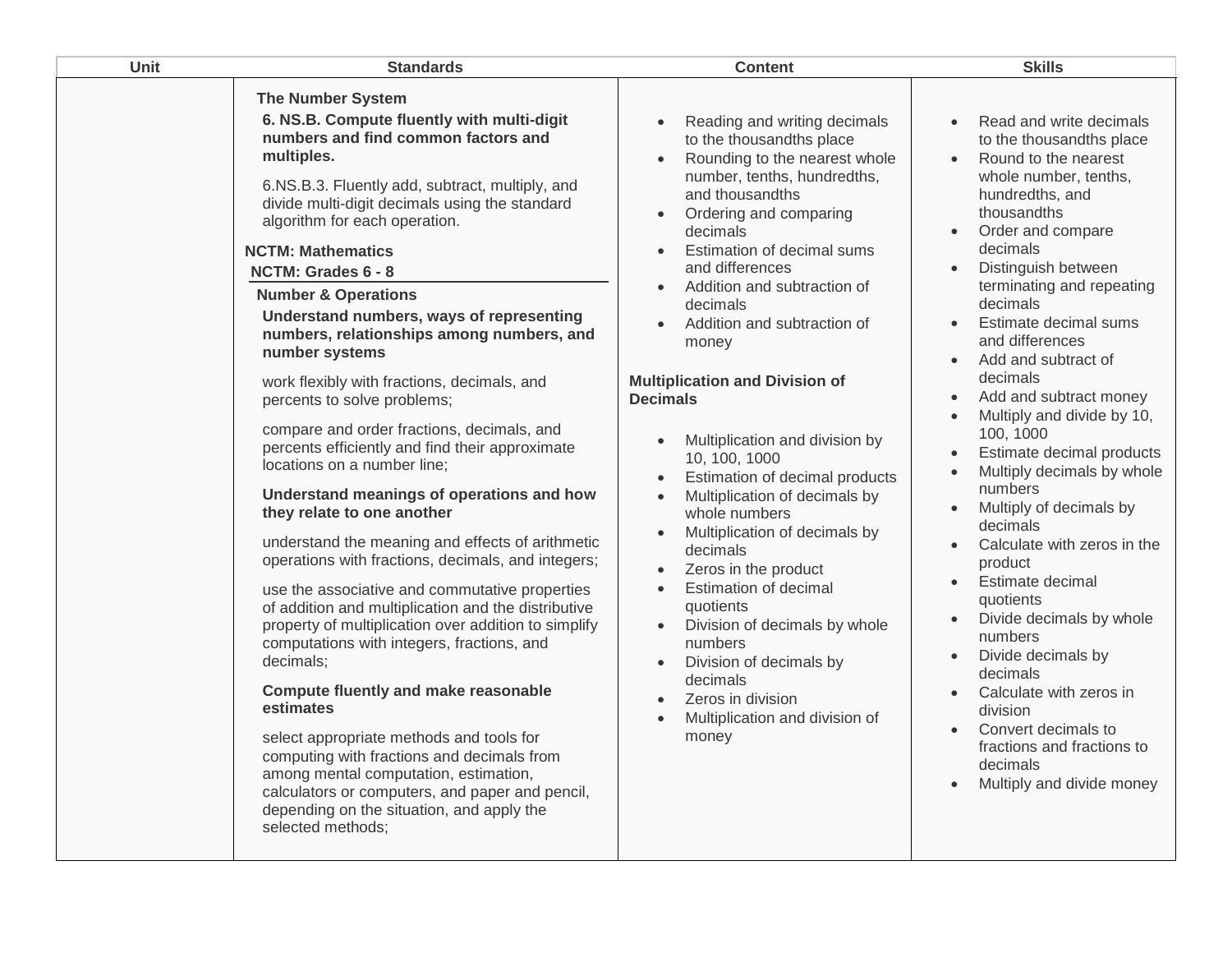| Unit             | <b>Standards</b>                                                                                                                                                                                                                                                                                                                                                                                                                                                                                                                                                                                                                                                                                                                                                                                                                                                                                                                                                                                                                                                         | <b>Content</b>                                                                                                                                                                                                                                                                                                                                                                                                                                                                                                                                                                                                                                                                                                                                                                                                                                                                                              | <b>Skills</b>                                                                                                                                                                                                                                                                                                                                                                                                                                                                                                                                                                                                                                                                                                                                                                                           |
|------------------|--------------------------------------------------------------------------------------------------------------------------------------------------------------------------------------------------------------------------------------------------------------------------------------------------------------------------------------------------------------------------------------------------------------------------------------------------------------------------------------------------------------------------------------------------------------------------------------------------------------------------------------------------------------------------------------------------------------------------------------------------------------------------------------------------------------------------------------------------------------------------------------------------------------------------------------------------------------------------------------------------------------------------------------------------------------------------|-------------------------------------------------------------------------------------------------------------------------------------------------------------------------------------------------------------------------------------------------------------------------------------------------------------------------------------------------------------------------------------------------------------------------------------------------------------------------------------------------------------------------------------------------------------------------------------------------------------------------------------------------------------------------------------------------------------------------------------------------------------------------------------------------------------------------------------------------------------------------------------------------------------|---------------------------------------------------------------------------------------------------------------------------------------------------------------------------------------------------------------------------------------------------------------------------------------------------------------------------------------------------------------------------------------------------------------------------------------------------------------------------------------------------------------------------------------------------------------------------------------------------------------------------------------------------------------------------------------------------------------------------------------------------------------------------------------------------------|
|                  | develop and analyze algorithms for computing<br>with fractions, decimals, and integers and<br>develop fluency in their use;<br>© Copyright 2010. National Governors Association<br>Center for Best Practices and Council of Chief State<br>School Officers. All rights reserved.                                                                                                                                                                                                                                                                                                                                                                                                                                                                                                                                                                                                                                                                                                                                                                                         |                                                                                                                                                                                                                                                                                                                                                                                                                                                                                                                                                                                                                                                                                                                                                                                                                                                                                                             |                                                                                                                                                                                                                                                                                                                                                                                                                                                                                                                                                                                                                                                                                                                                                                                                         |
| <b>Fractions</b> | <b>CCSS: Mathematics</b><br><b>CCSS: Grade 6</b><br><b>The Number System</b><br>6.NS.A. Apply and extend previous<br>understandings of multiplication and division<br>to divide fractions by fractions.<br>6.NS.A.1. Interpret and compute quotients of<br>fractions, and solve word problems involving<br>division of fractions by fractions, e.g., by using<br>visual fraction models and equations to represent<br>the problem.<br>6. NS.B. Compute fluently with multi-digit<br>numbers and find common factors and<br>multiples.<br>6.NS.B.2. Fluently divide multi-digit numbers<br>using the standard algorithm.<br>6.NS.B.4. Find the greatest common factor of two<br>whole numbers less than or equal to 100 and the<br>least common multiple of two whole numbers less<br>than or equal to 12. Use the distributive property<br>to express a sum of two whole numbers 1-100<br>with a common factor as a multiple of a sum of<br>two whole numbers with no common factor.<br><b>NCTM: Mathematics</b><br>NCTM: Grades 6 - 8<br><b>Number &amp; Operations</b> | <b>Fraction Concepts</b><br>Reading and writing fractions<br>$\bullet$<br>(modeling, understanding and,<br>representing fractions)<br>Factors, multiples, primes, and<br>$\bullet$<br>composites<br>Prime factorization<br>$\bullet$<br>Divisibility rules $(2,3,4,5,6,9,10)$<br>$\bullet$<br>Greatest common factor<br>(GCF)<br>Least common multiple (LCM<br>& LCD)<br>Simplest form<br>$\bullet$<br><b>Equivalent fractions</b><br>$\bullet$<br>Mixed numbers<br>$\bullet$<br>Improper fractions (Fractions<br>$\bullet$<br>greater than one)<br>Comparison and order<br>fractions<br>Conversion of improper<br>$\bullet$<br>fractions and mixed numbers<br><b>Addition and Subtraction of</b><br><b>Fractions</b><br>Estimation of sums and<br>differences of fractions and<br>mixed numbers (rounding)<br>Addition of fractions and mixed<br>$\bullet$<br>numbers with like and unlike<br>denominators | The students will be able to:<br>Distinguish between prime<br>and composite numbers.<br>Represent a number using<br>prime factorization.<br>Identify the LCM and GCF<br>of two or more numbers.<br>Determine GCF in order to<br>calculate equivalent<br>fractions<br>Write fractions in simplest<br>form<br>Compare and order<br>fractions and mixed<br>numbers<br>Convert improper fractions<br>and mixed numbers<br>Estimate sums and<br>differences of fractions<br>and mixed numbers<br>Add fractions and mixed<br>numbers with like and<br>unlike denominators<br>Subtract fractions and<br>mixed numbers with like<br>and unlike denominators<br>Estimate products and<br>quotients with fraction and<br>mixed numbers<br>Multiply fractions by<br>fractions, whole numbers,<br>and mixed numbers |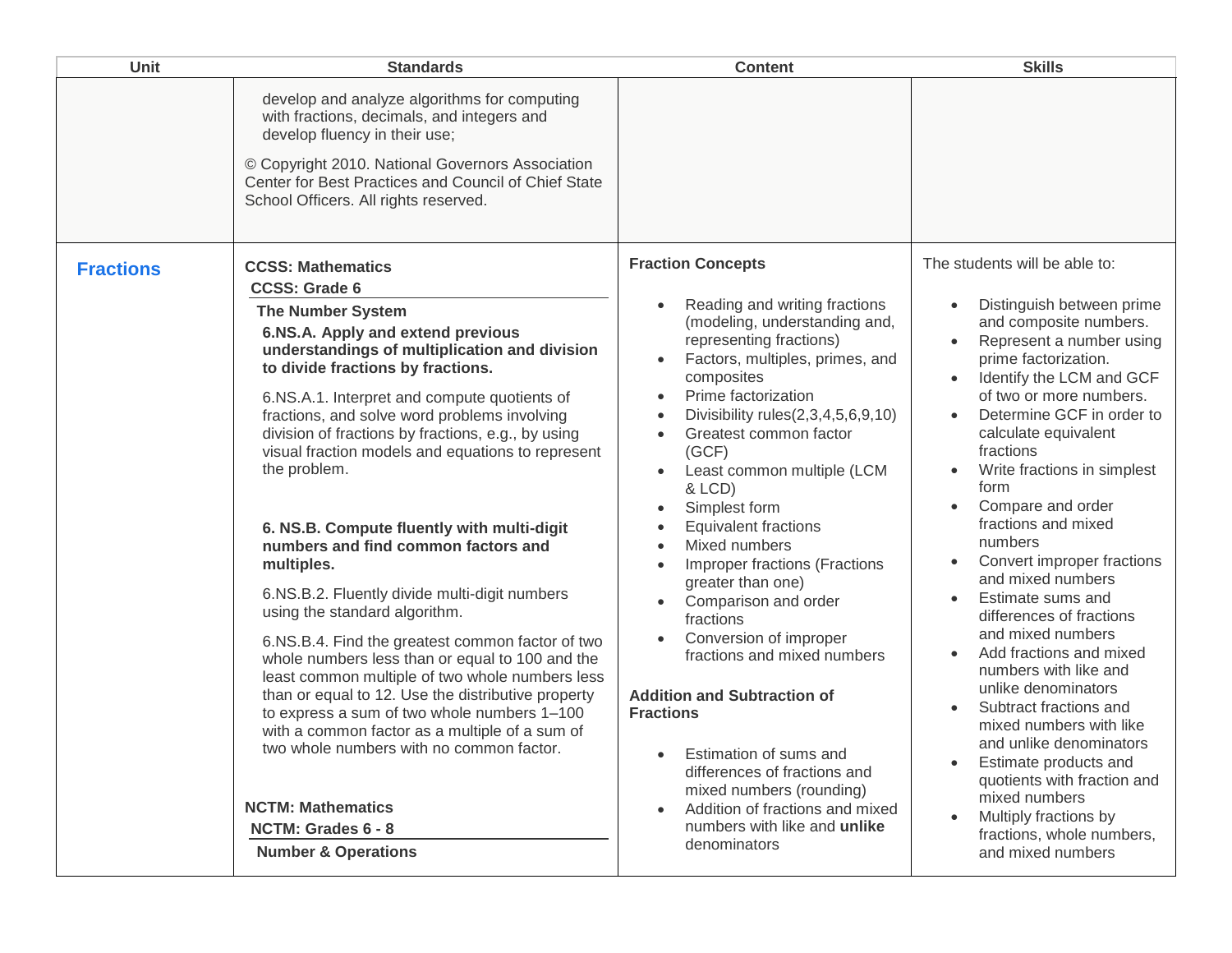| Unit                                           | <b>Standards</b>                                                                                                                                                                                                                                                                                                                                                                                                                                                                                                                                                                                                                                                                                                                                                                                                                                                                                                                                                                                                                                                                                                                                                                                                                                                                                                                               | <b>Content</b>                                                                                                                                                                                                                                                                                                                                                                                                                                                                                                                                                                                                                                                                                                                                                                                                                                                                                           | <b>Skills</b>                                                                                                                                                                                                                                                                                                                         |
|------------------------------------------------|------------------------------------------------------------------------------------------------------------------------------------------------------------------------------------------------------------------------------------------------------------------------------------------------------------------------------------------------------------------------------------------------------------------------------------------------------------------------------------------------------------------------------------------------------------------------------------------------------------------------------------------------------------------------------------------------------------------------------------------------------------------------------------------------------------------------------------------------------------------------------------------------------------------------------------------------------------------------------------------------------------------------------------------------------------------------------------------------------------------------------------------------------------------------------------------------------------------------------------------------------------------------------------------------------------------------------------------------|----------------------------------------------------------------------------------------------------------------------------------------------------------------------------------------------------------------------------------------------------------------------------------------------------------------------------------------------------------------------------------------------------------------------------------------------------------------------------------------------------------------------------------------------------------------------------------------------------------------------------------------------------------------------------------------------------------------------------------------------------------------------------------------------------------------------------------------------------------------------------------------------------------|---------------------------------------------------------------------------------------------------------------------------------------------------------------------------------------------------------------------------------------------------------------------------------------------------------------------------------------|
|                                                | Understand numbers, ways of representing<br>numbers, relationships among numbers, and<br>number systems<br>work flexibly with fractions, decimals, and<br>percents to solve problems;<br>compare and order fractions, decimals, and<br>percents efficiently and find their approximate<br>locations on a number line;<br>Understand meanings of operations and how<br>they relate to one another<br>understand the meaning and effects of arithmetic<br>operations with fractions, decimals, and integers;<br>use the associative and commutative properties<br>of addition and multiplication and the distributive<br>property of multiplication over addition to simplify<br>computations with integers, fractions, and<br>decimals;<br><b>Compute fluently and make reasonable</b><br>estimates<br>select appropriate methods and tools for<br>computing with fractions and decimals from<br>among mental computation, estimation,<br>calculators or computers, and paper and pencil,<br>depending on the situation, and apply the<br>selected methods;<br>develop and analyze algorithms for computing<br>with fractions, decimals, and integers and<br>develop fluency in their use;<br>© Copyright 2010. National Governors Association<br>Center for Best Practices and Council of Chief State<br>School Officers. All rights reserved. | Subtraction of fractions and<br>mixed numbers with like and<br>unlike denominators<br>Subtraction with renaming<br>$\bullet$<br><b>Multiplication and Division of</b><br><b>Fractions</b><br>Estimation of products and<br>quotients with fraction and<br>mixed numbers (rounding and<br>compatible numbers)<br>Multiplication of fractions by<br>fractions and whole numbers<br>Simplification of fraction prior<br>$\bullet$<br>to multiplication (Canceling)<br>Multiplication of fractions and<br>$\bullet$<br>mixed numbers<br>Multiplication of mixed<br>numbers by mixed numbers<br>Reciprocals<br>$\bullet$<br>Division of whole numbers by<br>$\bullet$<br>fractions<br>Division of fractions by<br>$\bullet$<br>fractions<br>Division of fractions by whole<br>$\bullet$<br>numbers<br>Division of mixed numbers by<br>$\bullet$<br>fractions<br>Division of mixed numbers by<br>mixed numbers | Simplify fraction prior to<br>multiplication (Canceling)<br>Identify reciprocals in<br>order to divide<br>Divide whole numbers by<br>fractions<br>Divide fractions by<br>fractions and whole<br>numbers<br>Divide mixed numbers by<br>fractions and mixed<br>numbers<br>Convert fractions to<br>decimals and decimals to<br>fractions |
| <b>Measurement &amp;</b><br><b>Conversions</b> | <b>NCTM: Mathematics</b><br>NCTM: Grades 3 - 5<br><b>Measurement</b>                                                                                                                                                                                                                                                                                                                                                                                                                                                                                                                                                                                                                                                                                                                                                                                                                                                                                                                                                                                                                                                                                                                                                                                                                                                                           | Customary measurements<br>Metric measurements                                                                                                                                                                                                                                                                                                                                                                                                                                                                                                                                                                                                                                                                                                                                                                                                                                                            | The students will be able to:<br>Solve problems involving<br>measurement and                                                                                                                                                                                                                                                          |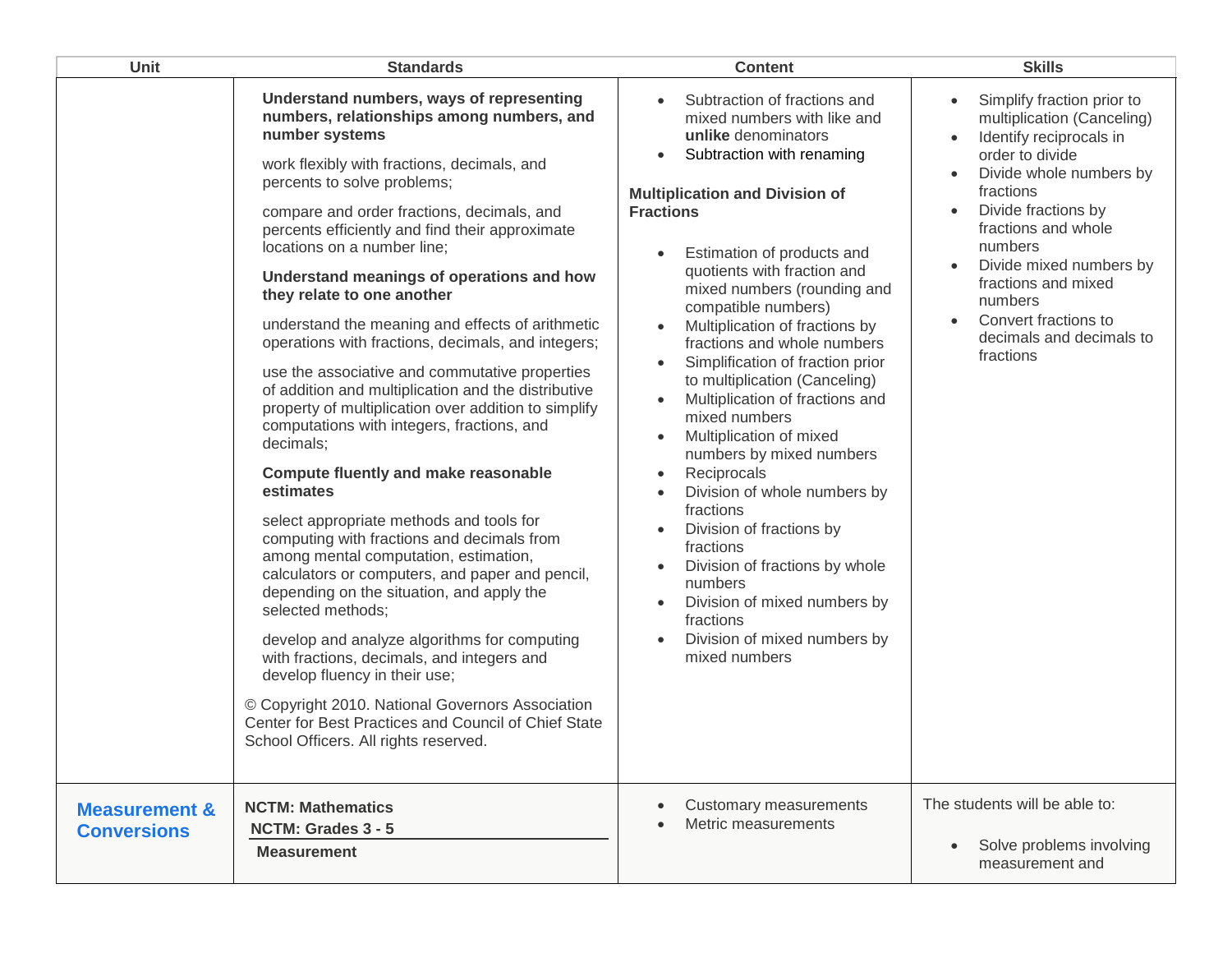| Unit                                                       | <b>Standards</b>                                                                                                                                                                                                                                                                                                                                                                                                                                                                                                                                                                                                                                                                                                                                                                                                    | <b>Content</b>                                                                                                                                                                                                                                                                                     | <b>Skills</b>                                                                                                                                                                                                                                                                                                                                                                                                                                                                                       |
|------------------------------------------------------------|---------------------------------------------------------------------------------------------------------------------------------------------------------------------------------------------------------------------------------------------------------------------------------------------------------------------------------------------------------------------------------------------------------------------------------------------------------------------------------------------------------------------------------------------------------------------------------------------------------------------------------------------------------------------------------------------------------------------------------------------------------------------------------------------------------------------|----------------------------------------------------------------------------------------------------------------------------------------------------------------------------------------------------------------------------------------------------------------------------------------------------|-----------------------------------------------------------------------------------------------------------------------------------------------------------------------------------------------------------------------------------------------------------------------------------------------------------------------------------------------------------------------------------------------------------------------------------------------------------------------------------------------------|
|                                                            | Understand measurable attributes of objects<br>and the units, systems, and processes of<br>measurement<br>understand the need for measuring with standard<br>units and become familiar with standard units in<br>the customary and metric systems<br>NCTM: Grades 6 - 8<br><b>Measurement</b><br>Understand measurable attributes of objects<br>and the units, systems, and processes of<br>measurement<br>understand both metric and customary systems<br>of measurement;<br>Used with permission of the National Council of<br>Teachers of Mathematics. This use does not imply<br>endorsement of materials or validation of alignment.                                                                                                                                                                           | Converting customary and<br>metric units                                                                                                                                                                                                                                                           | conversion of<br>measurements from a<br>larger unit to a smaller<br>unit.<br>Use fractions and<br>decimals to convert units<br>of measure.<br>Read and use a ruler.                                                                                                                                                                                                                                                                                                                                 |
| <b>Integers &amp;</b><br><b>Rational</b><br><b>Numbers</b> | <b>CCSS: Mathematics</b><br><b>CCSS: Grade 6</b><br><b>The Number System</b><br>6.NS.C. Apply and extend previous<br>understandings of numbers to the system of<br>rational numbers.<br>6.NS.C.6. Understand a rational number as a<br>point on the number line. Extend number line<br>diagrams and coordinate axes familiar from<br>previous grades to represent points on the line<br>and in the plane with negative number<br>coordinates.<br>6.NS.C.6a. Recognize opposite signs of numbers<br>as indicating locations on opposite sides of 0 on<br>the number line; recognize that the opposite of<br>the opposite of a number is the number itself,<br>e.g., $-(-3) = 3$ , and that 0 is its own opposite.<br>6.NS.C.6b. Understand signs of numbers in<br>ordered pairs as indicating locations in quadrants | Integers on a number line<br>Absolute value<br>Comparison and order<br>$\bullet$<br>integers<br>Addition, subtraction,<br>multiplication, division of<br>integers<br>Order of operations with<br>integers<br>Rational numbers<br>Comparison and order rational<br>numbers<br>Distributive property | The students will be able to:<br>Use positive and negative<br>numbers to represent<br>quantities in real world<br>context.<br>Plot integers and other<br>rational numbers on a<br>number line.<br>Interpret the opposite and<br>absolute value of an<br>integer as its distance<br>from zero on a number<br>line.<br>Calculate the absolute<br>value of numbers.<br>Compare and order<br>integers.<br>Add, subtract, multiply,<br>and divide integers.<br>Use order of operations<br>with integers. |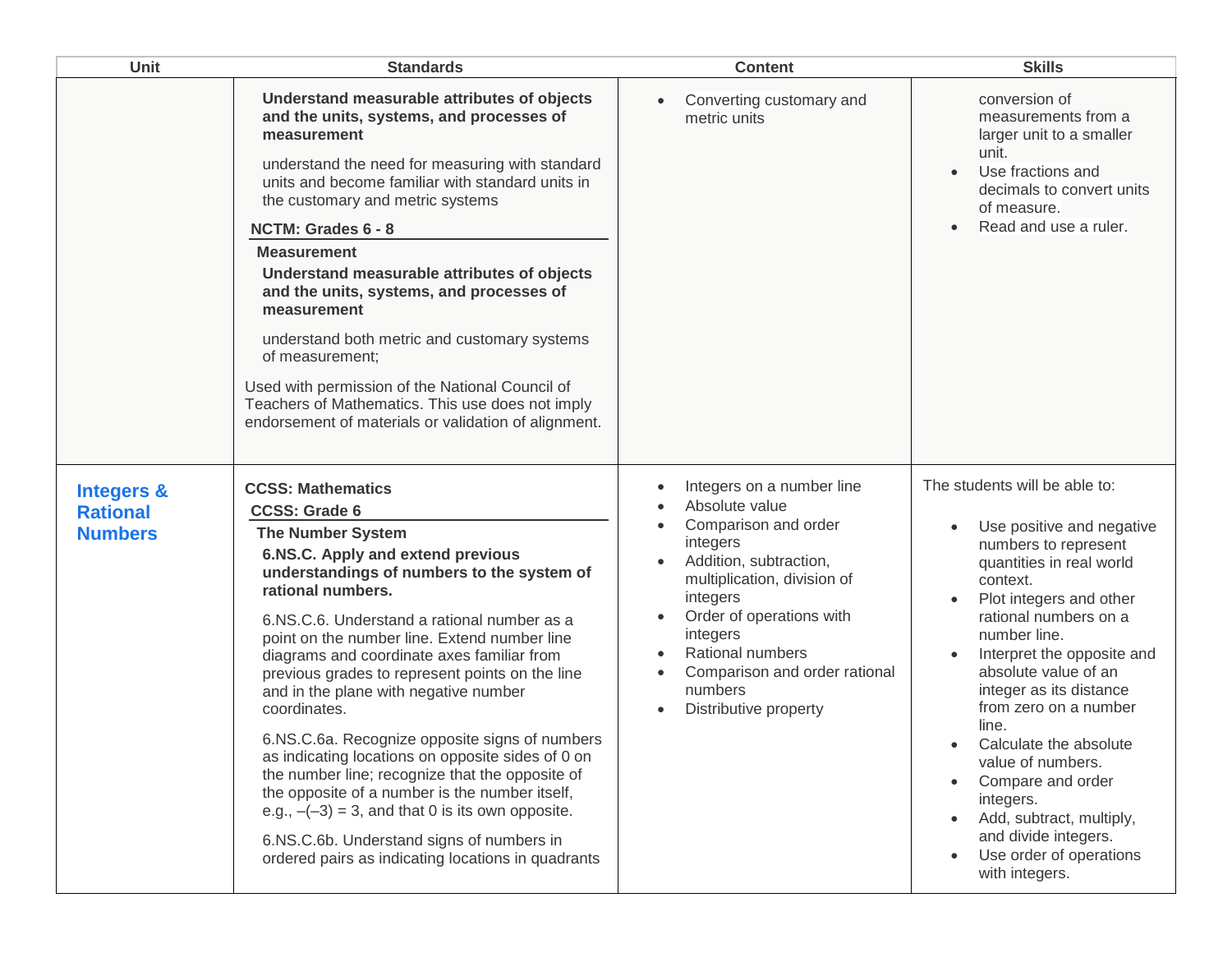| Unit | <b>Standards</b>                                                                                                                                                                                                                                                                   | <b>Content</b> | <b>Skills</b>                                                                                          |
|------|------------------------------------------------------------------------------------------------------------------------------------------------------------------------------------------------------------------------------------------------------------------------------------|----------------|--------------------------------------------------------------------------------------------------------|
|      | of the coordinate plane; recognize that when two<br>ordered pairs differ only by signs, the locations of<br>the points are related by reflections across one or<br>both axes.                                                                                                      |                | Identify rational numbers.<br>$\bullet$<br>Compare and order<br>rational numbers.<br>Recognize and use |
|      | 6.NS.C.6c. Find and position integers and other<br>rational numbers on a horizontal or vertical<br>number line diagram; find and position pairs of<br>integers and other rational numbers on a<br>coordinate plane.                                                                |                | distributive property.                                                                                 |
|      | 6.NS.C.7. Understand ordering and absolute<br>value of rational numbers.                                                                                                                                                                                                           |                |                                                                                                        |
|      | 6.NS.C.7b. Write, interpret, and explain<br>statements of order for rational numbers in real-<br>world contexts.                                                                                                                                                                   |                |                                                                                                        |
|      | 6.NS.C.7c. Understand the absolute value of a<br>rational number as its distance from 0 on the<br>number line; interpret absolute value as<br>magnitude for a positive or negative quantity in a<br>real-world situation.                                                          |                |                                                                                                        |
|      | 6.NS.C.7d. Distinguish comparisons of absolute<br>value from statements about order.                                                                                                                                                                                               |                |                                                                                                        |
|      | 6.NS.C.8. Solve real-world and mathematical<br>problems by graphing points in all four quadrants<br>of the coordinate plane. Include use of<br>coordinates and absolute value to find distances<br>between points with the same first coordinate or<br>the same second coordinate. |                |                                                                                                        |
|      | <b>Expressions &amp; Equations</b><br>6.EE.B. Reason about and solve one-variable<br>equations and inequalities.                                                                                                                                                                   |                |                                                                                                        |
|      | 6.EE.B.7. Solve real-world and mathematical<br>problems by writing and solving equations of the                                                                                                                                                                                    |                |                                                                                                        |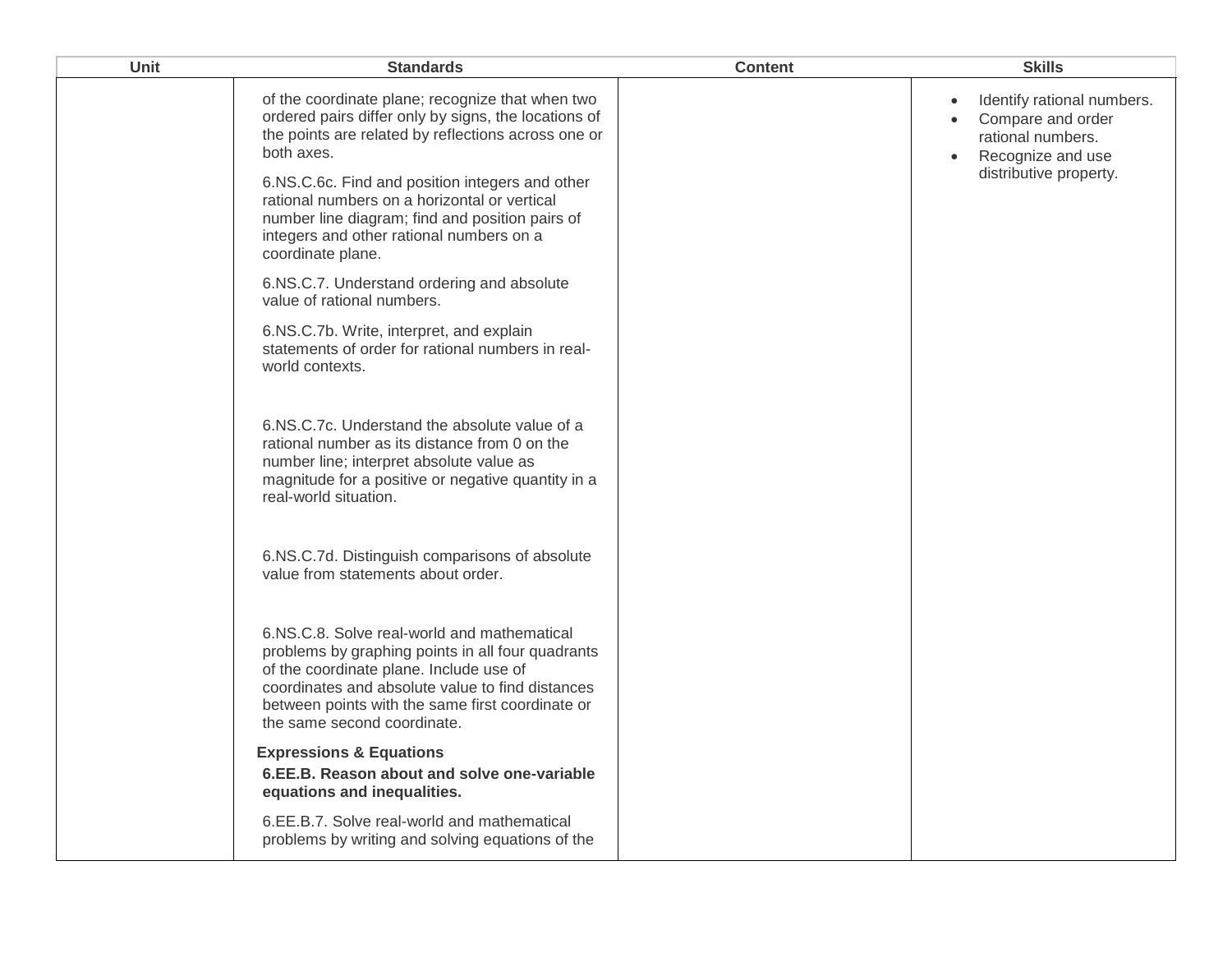| <b>Unit</b> | <b>Standards</b>                                                                                                                                                                                                         | <b>Content</b> | <b>Skills</b> |
|-------------|--------------------------------------------------------------------------------------------------------------------------------------------------------------------------------------------------------------------------|----------------|---------------|
|             | form $x + p = q$ and $px = q$ for cases in which p, q<br>and x are all nonnegative rational numbers.                                                                                                                     |                |               |
|             | <b>NCTM: Mathematics</b>                                                                                                                                                                                                 |                |               |
|             | NCTM: Grades 6 - 8                                                                                                                                                                                                       |                |               |
|             | <b>Number &amp; Operations</b>                                                                                                                                                                                           |                |               |
|             | Understand numbers, ways of representing<br>numbers, relationships among numbers, and<br>number systems                                                                                                                  |                |               |
|             | develop meaning for integers and represent and<br>compare quantities with them.                                                                                                                                          |                |               |
|             | Understand meanings of operations and how<br>they relate to one another                                                                                                                                                  |                |               |
|             | understand the meaning and effects of arithmetic<br>operations with fractions, decimals, and integers;                                                                                                                   |                |               |
|             | use the associative and commutative properties<br>of addition and multiplication and the distributive<br>property of multiplication over addition to simplify<br>computations with integers, fractions, and<br>decimals; |                |               |
|             | understand and use the inverse relationships of<br>addition and subtraction, multiplication and<br>division, and squaring and finding square roots to<br>simplify computations and solve problems.                       |                |               |
|             | <b>Compute fluently and make reasonable</b><br>estimates                                                                                                                                                                 |                |               |
|             | develop and analyze algorithms for computing<br>with fractions, decimals, and integers and<br>develop fluency in their use;                                                                                              |                |               |
|             | develop and use strategies to estimate the results<br>of rational-number computations and judge the<br>reasonableness of the results;                                                                                    |                |               |
|             | © Copyright 2010. National Governors Association<br>Center for Best Practices and Council of Chief State<br>School Officers. All rights reserved.                                                                        |                |               |
|             |                                                                                                                                                                                                                          |                |               |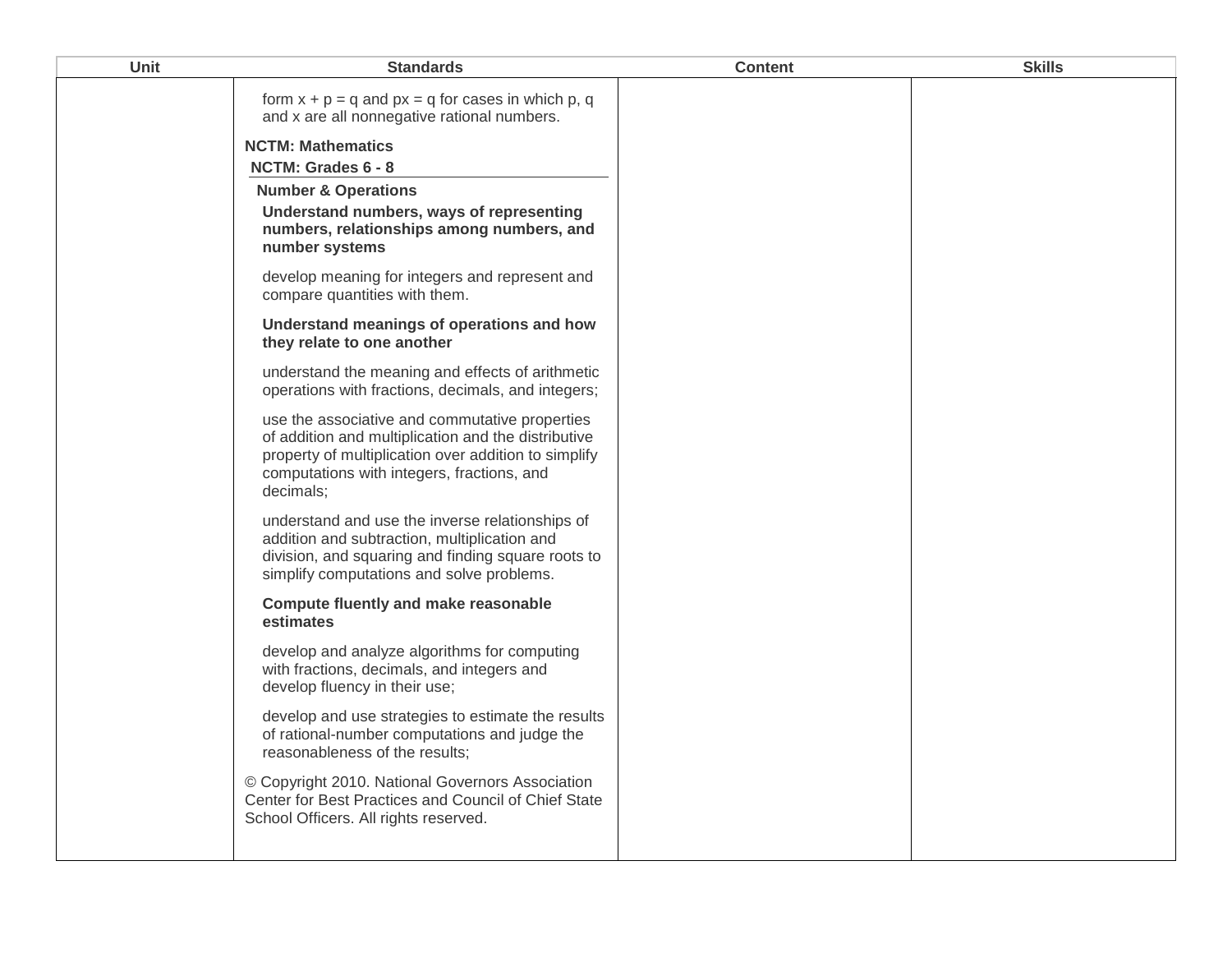| Unit                                           | <b>Standards</b>                                                                                                                                                                                                                                                                                                                                                                                                                                                                                                                                                                                                                                                                                                                                                                                                                                                                                                                                                                                                                                                                                                                                                                                                                                                                                                                                                                                                                                                             | <b>Content</b>                                                                                                                                                                                                                                                                                                                                               | <b>Skills</b>                                                                                                                                                                                                                                                                                                                                                                                                                                                                                                                                                                                                                                                                                                                                                                                                          |
|------------------------------------------------|------------------------------------------------------------------------------------------------------------------------------------------------------------------------------------------------------------------------------------------------------------------------------------------------------------------------------------------------------------------------------------------------------------------------------------------------------------------------------------------------------------------------------------------------------------------------------------------------------------------------------------------------------------------------------------------------------------------------------------------------------------------------------------------------------------------------------------------------------------------------------------------------------------------------------------------------------------------------------------------------------------------------------------------------------------------------------------------------------------------------------------------------------------------------------------------------------------------------------------------------------------------------------------------------------------------------------------------------------------------------------------------------------------------------------------------------------------------------------|--------------------------------------------------------------------------------------------------------------------------------------------------------------------------------------------------------------------------------------------------------------------------------------------------------------------------------------------------------------|------------------------------------------------------------------------------------------------------------------------------------------------------------------------------------------------------------------------------------------------------------------------------------------------------------------------------------------------------------------------------------------------------------------------------------------------------------------------------------------------------------------------------------------------------------------------------------------------------------------------------------------------------------------------------------------------------------------------------------------------------------------------------------------------------------------------|
| Ratios,<br><b>Proportions,</b><br>and Percents | <b>CCSS: Mathematics</b><br><b>CCSS: Grade 6</b><br><b>Ratios &amp; Proportional Relationships</b><br>6.RP.A. Understand ratio concepts and use<br>ratio reasoning to solve problems.<br>6.RP.A.1. Understand the concept of a ratio and<br>use ratio language to describe a ratio relationship<br>between two quantities.<br>6.RP.A.2. Understand the concept of a unit rate<br>a/b associated with a ratio a:b with $b \neq 0$ , and use<br>rate language in the context of a ratio<br>relationship.<br>6.RP.A.3. Use ratio and rate reasoning to solve<br>real-world and mathematical problems, e.g., by<br>reasoning about tables of equivalent ratios, tape<br>diagrams, double number line diagrams, or<br>equations.<br>6.RP.A.3a. Make tables of equivalent ratios<br>relating quantities with whole-number<br>measurements, find missing values in the tables,<br>and plot the pairs of values on the coordinate<br>plane. Use tables to compare ratios.<br>6.RP.A.3b. Solve unit rate problems including<br>those involving unit pricing and constant speed.<br>6.RP.A.3c. Find a percent of a quantity as a rate<br>per 100 (e.g., 30% of a quantity means 30/100<br>times the quantity); solve problems involving<br>finding the whole, given a part and the percent.<br>6.RP.A.3d. Use ratio reasoning to convert<br>measurement units; manipulate and transform<br>units appropriately when multiplying or dividing<br>quantities.<br><b>NCTM: Mathematics</b> | Ratios<br>$\bullet$<br>Rates/Unit Rates<br>$\bullet$<br>Writing and solving proportions<br>$\bullet$<br>Solving proportions using<br>$\bullet$<br>cross products<br>Scale drawing models<br>$\bullet$<br>Equivalent percents, fractions,<br>$\bullet$<br>decimals, ratios<br>Solve problems with percents,<br>$\bullet$<br>i.e. sales tax, mark up, interest | The students will be able to:<br>Describe the relationship<br>$\bullet$<br>between ratio, proportion,<br>and percent.<br>Apply ratio, rates and<br>$\bullet$<br>percent to real world<br>problems, i.e. sales tax,<br>mark up, interest.<br>Apply the percent formula<br>$\bullet$<br>to find the unknown rate,<br>the unknown base, or the<br>unknown amount in<br>percent problems.<br>Represent ratio<br>$\bullet$<br>relationships in various<br>forms.<br>Recognize three ways to<br>write a ratio.<br>Find rates/unit rates.<br>Write and solve<br>$\bullet$<br>proportions.<br>Solve proportions using<br>cross products.<br>Draft scale drawing<br>$\bullet$<br>models.<br>Calculate equivalent<br>percents, fractions,<br>decimals, ratios.<br>Interpret and compute<br>$\bullet$<br>quotients of a fraction. |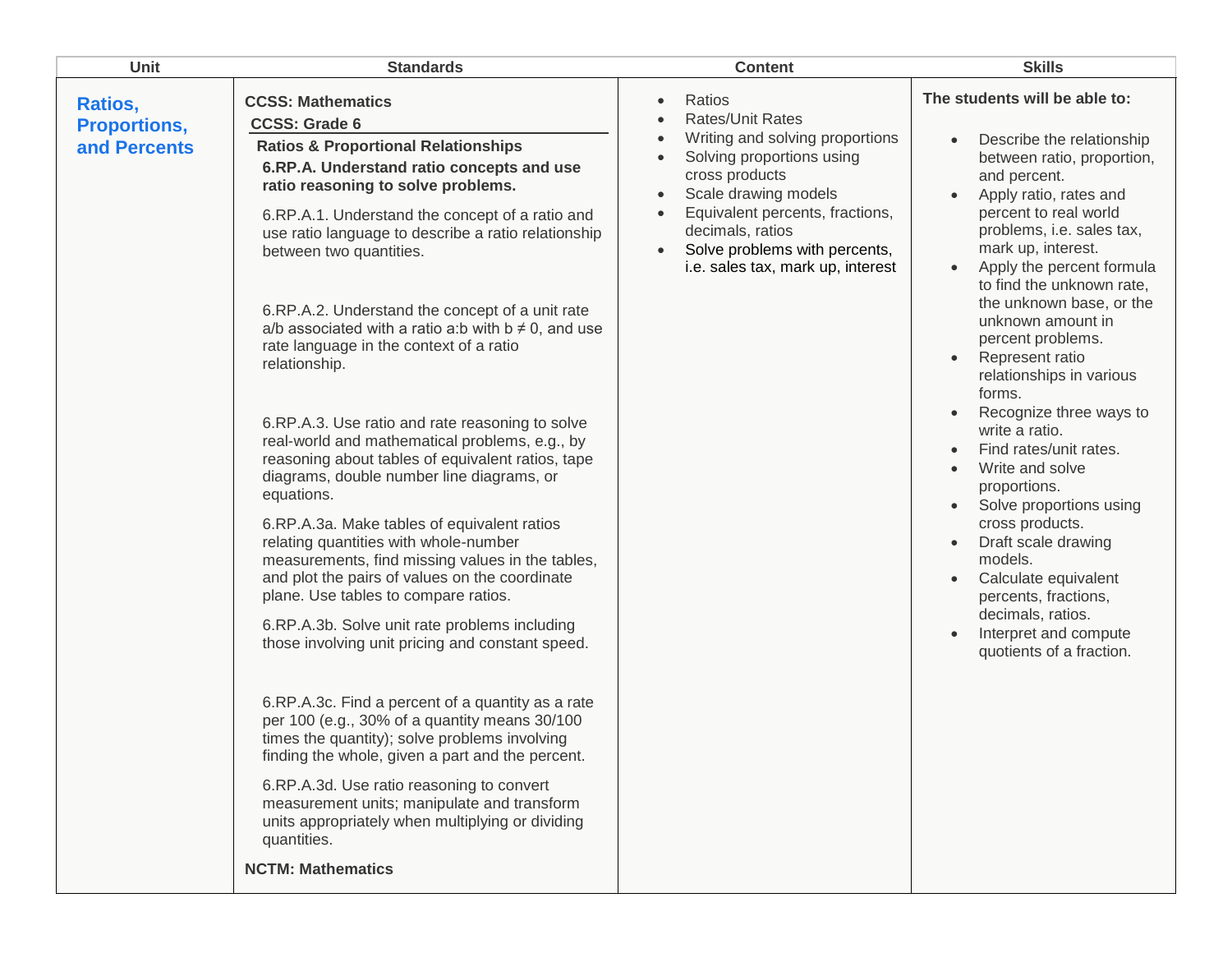| Unit                                        | <b>Standards</b>                                                                                                                                                                                                                                                                                                                                                                                                                                                                                                                                                                                                                                                                                                                                                                                      | <b>Content</b>                                                                                                                                                                                                                                                     | <b>Skills</b>                                                                                                                                                                                                                                                                                                                                         |
|---------------------------------------------|-------------------------------------------------------------------------------------------------------------------------------------------------------------------------------------------------------------------------------------------------------------------------------------------------------------------------------------------------------------------------------------------------------------------------------------------------------------------------------------------------------------------------------------------------------------------------------------------------------------------------------------------------------------------------------------------------------------------------------------------------------------------------------------------------------|--------------------------------------------------------------------------------------------------------------------------------------------------------------------------------------------------------------------------------------------------------------------|-------------------------------------------------------------------------------------------------------------------------------------------------------------------------------------------------------------------------------------------------------------------------------------------------------------------------------------------------------|
|                                             | NCTM: Grades 6 - 8<br><b>Number &amp; Operations</b><br>Understand numbers, ways of representing<br>numbers, relationships among numbers, and<br>number systems<br>understand and use ratios and proportions to<br>represent quantitative relationships;<br><b>Compute fluently and make reasonable</b><br>estimates<br>develop, analyze, and explain methods for<br>solving problems involving proportions, such as<br>scaling and finding equivalent ratios.<br><b>Measurement</b><br>Apply appropriate techniques, tools, and<br>formulas to determine measurements<br>solve problems involving scale factors, using ratio<br>and proportion;<br>© Copyright 2010. National Governors Association<br>Center for Best Practices and Council of Chief State<br>School Officers. All rights reserved. |                                                                                                                                                                                                                                                                    |                                                                                                                                                                                                                                                                                                                                                       |
| <b>Probability and</b><br><b>Statistics</b> | <b>CCSS: Mathematics</b><br><b>CCSS: Grade 6</b><br><b>Statistics &amp; Probability</b><br>6.SP.A. Develop understanding of statistical<br>variability.<br>6.SP.A.1. Recognize a statistical question as one<br>that anticipates variability in the data related to<br>the question and accounts for it in the answers.<br>6.SP.B. Summarize and describe<br>distributions.<br>6.SP.B.5a. Reporting the number of observations.                                                                                                                                                                                                                                                                                                                                                                       | Theoretical probability<br><b>Experimental probability</b><br>Make predictions<br>Problem Solving Skill - (Make<br>an organized list)<br>Outcomes of compound<br>events<br>Independent and dependent<br>events<br>Permutations and<br>combinations (if applicable) | The students will be able to:<br>Determine and apply basic<br>concepts of probability<br>using tree diagrams,<br>permutations, and<br>combinations.<br>Find the probability of<br>independent and<br>dependent events.<br>Predict the probability of<br>outcomes of simple<br>experiments (tossing a<br>coin, rolling a die) and test<br>predictions. |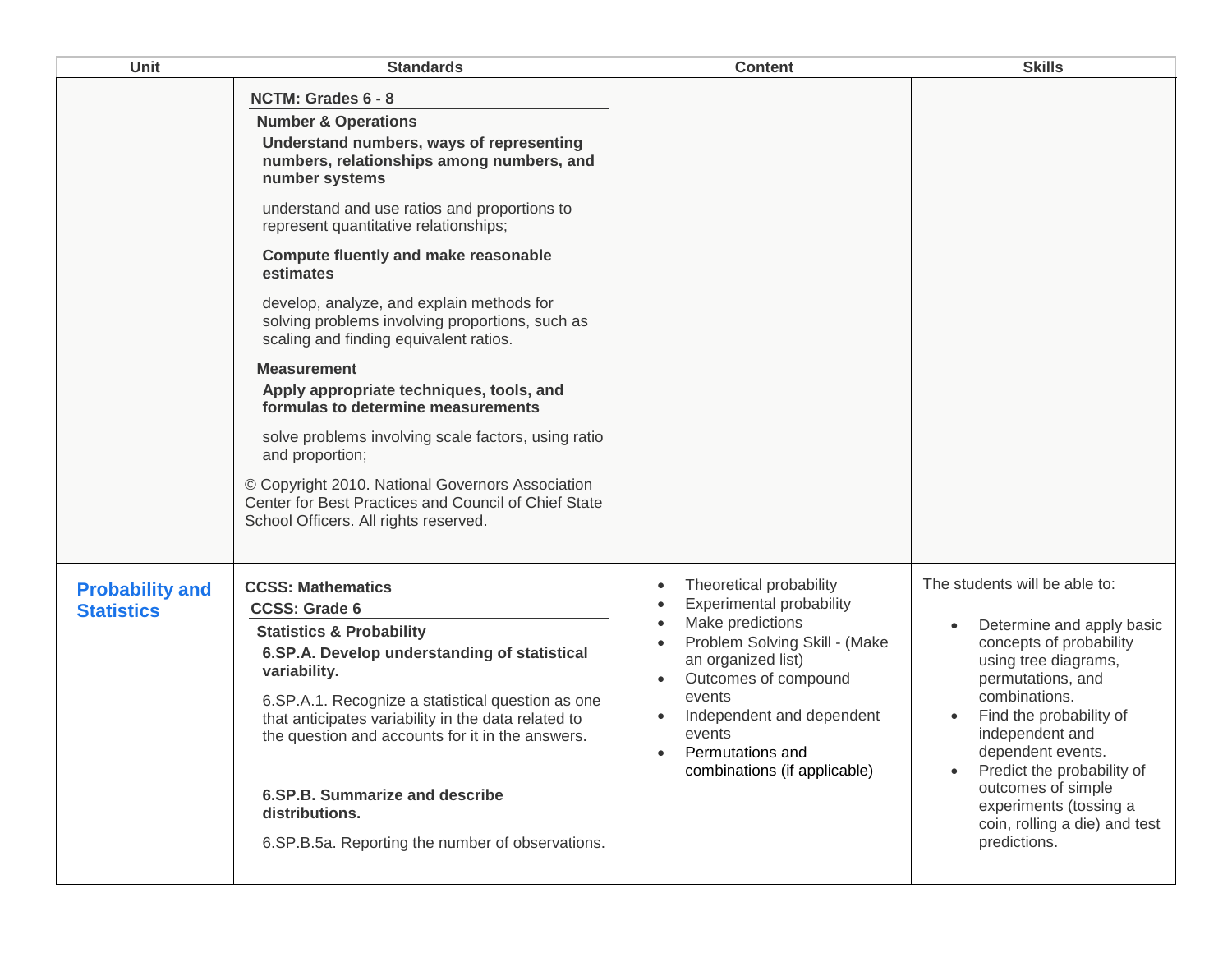| <b>Unit</b>                                             | <b>Standards</b>                                                                                                                                                                                                                                                                                                                                                                                                                                                                                                                                                                                                                                            | <b>Content</b>                                                                                                                                                                                                                                                                                                                                                                                                                                          | <b>Skills</b>                                                                                                                                                                                                                                                                                                                                                                                                                                                                                                                              |
|---------------------------------------------------------|-------------------------------------------------------------------------------------------------------------------------------------------------------------------------------------------------------------------------------------------------------------------------------------------------------------------------------------------------------------------------------------------------------------------------------------------------------------------------------------------------------------------------------------------------------------------------------------------------------------------------------------------------------------|---------------------------------------------------------------------------------------------------------------------------------------------------------------------------------------------------------------------------------------------------------------------------------------------------------------------------------------------------------------------------------------------------------------------------------------------------------|--------------------------------------------------------------------------------------------------------------------------------------------------------------------------------------------------------------------------------------------------------------------------------------------------------------------------------------------------------------------------------------------------------------------------------------------------------------------------------------------------------------------------------------------|
|                                                         | <b>NCTM: Mathematics</b><br>NCTM: Grades 6 - 8<br>Data Analysis & Probability<br>Understand and apply basic concepts of<br>probability<br>understand and use appropriate terminology to<br>describe complementary and mutually exclusive<br>events:<br>compute probabilities for simple compound<br>events, using such methods as organized lists,<br>tree diagrams, and area models.<br>© Copyright 2010. National Governors Association<br>Center for Best Practices and Council of Chief State<br>School Officers. All rights reserved.                                                                                                                  |                                                                                                                                                                                                                                                                                                                                                                                                                                                         |                                                                                                                                                                                                                                                                                                                                                                                                                                                                                                                                            |
| <b>Algebraic</b><br><b>Expressions</b><br>and Equations | <b>CCSS: Mathematics</b><br><b>CCSS: Grade 6</b><br><b>The Number System</b><br>6.NS.C. Apply and extend previous<br>understandings of numbers to the system of<br>rational numbers.<br>6.NS.C.7a. Interpret statements of inequality as<br>statements about the relative position of two<br>numbers on a number line diagram.<br><b>Expressions &amp; Equations</b><br>6.EE.A. Apply and extend previous<br>understandings of arithmetic to algebraic<br>expressions.<br>6.EE.A.1. Write and evaluate numerical<br>expressions involving whole-number exponents.<br>6.EE.A.2. Write, read, and evaluate expressions<br>in which letters stand for numbers. | One-step equations using<br>$\bullet$<br>inverse operations<br>Two-step equations<br>$\bullet$<br>One-step inequalities<br>$\bullet$<br>Functions and equations<br>$\bullet$<br>Graphing functions<br>$\bullet$<br><b>Numerical Expressions</b><br>$\bullet$<br><b>Equivalent Expressions</b><br>$\bullet$<br>Problem-Solving Strategies<br>$\bullet$<br><b>Function tables</b><br>$\bullet$<br><b>Coordinate Planes</b><br>Graph on a coordinate plane | The students will be able to:<br>Translate words to<br>mathematical and<br>algebraic expressions and<br>equations.<br>Write, identify, and<br>evaluate numerical<br>expressions involving<br>exponents.<br>Write, read, and evaluate<br>algebraic expressions.<br>Apply the properties of<br>operations to generate<br>equivalent expressions.<br>Simplify expressions and<br>solve equations.<br>Solve one- and two-step<br>equations using inverse<br>operations.<br>Solve one-step<br>inequalities.<br>Identify and graph<br>functions. |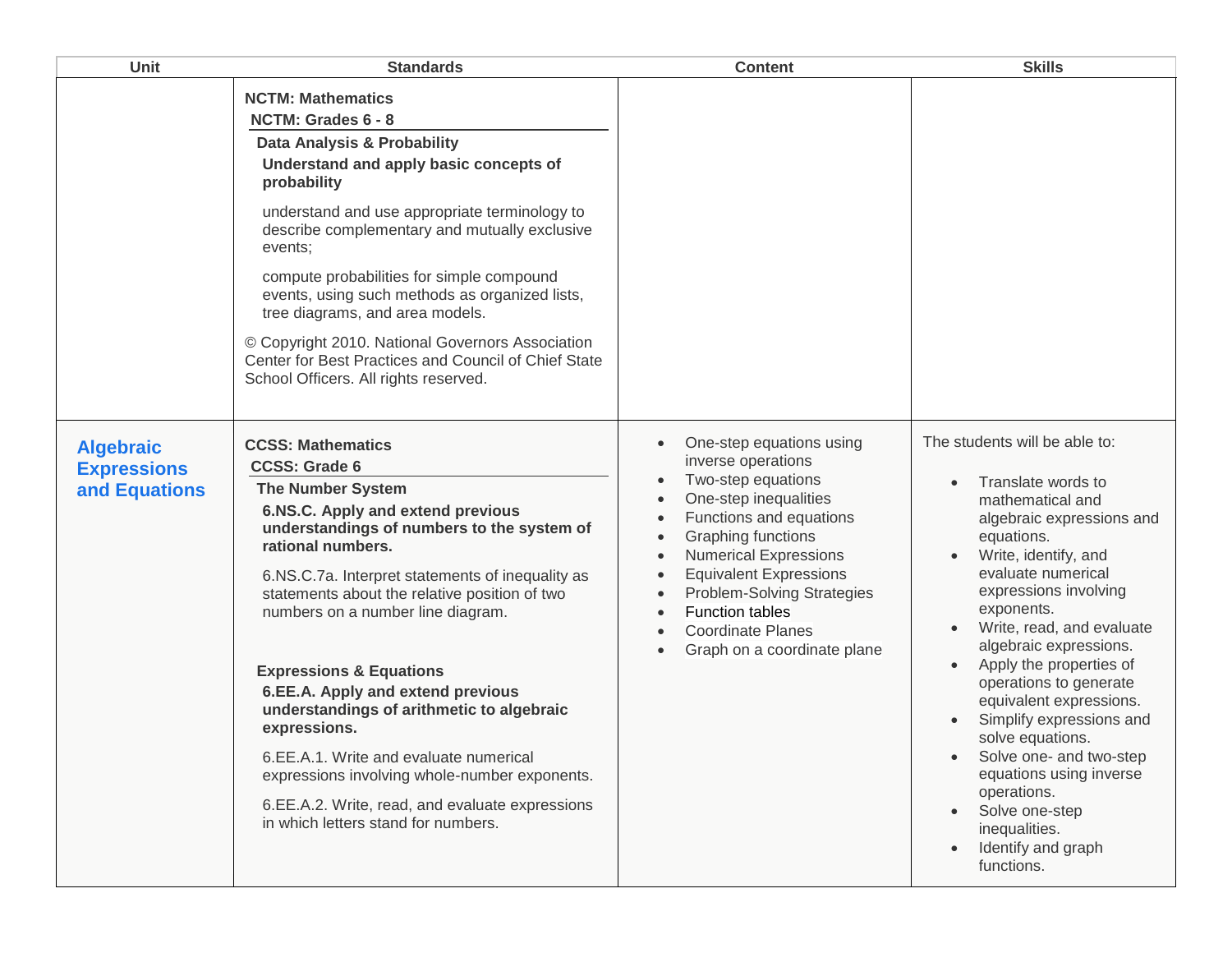| 6.EE.A.2a. Write expressions that record<br>Plot ordered pairs on a<br>$\bullet$<br>operations with numbers and with letters standing<br>coordinate plane to form a<br>for numbers.<br>line.<br>Represent and analyze<br>$\bullet$<br>quantitative relationships<br>between independent and<br>6.EE.A.2b. Identify parts of an expression using<br>dependent variables.<br>mathematical terms (sum, term, product, factor,<br>Use inverse relationships<br>quotient, coefficient); view one or more parts of<br>to solve equations.<br>an expression as a single entity.<br>Analyze the relationship<br>between variables by<br>using tables.<br>6.EE.A.2c. Evaluate expressions at specific<br>Identify patterns.                                                                                                                                                                                                               | <b>Unit</b> | <b>Standards</b>                                    | <b>Content</b> | <b>Skills</b> |
|----------------------------------------------------------------------------------------------------------------------------------------------------------------------------------------------------------------------------------------------------------------------------------------------------------------------------------------------------------------------------------------------------------------------------------------------------------------------------------------------------------------------------------------------------------------------------------------------------------------------------------------------------------------------------------------------------------------------------------------------------------------------------------------------------------------------------------------------------------------------------------------------------------------------------------|-------------|-----------------------------------------------------|----------------|---------------|
| arise from formulas used in real-world problems.<br>Perform arithmetic operations, including those<br>involving whole-number exponents, in the<br>conventional order when there are no<br>parentheses to specify a particular order (Order<br>of Operations).<br>6.EE.A.3. Apply the properties of operations to<br>generate equivalent expressions.<br>6.EE.A.4. Identify when two expressions are<br>equivalent (i.e., when the two expressions name<br>the same number regardless of which value is<br>substituted into them).<br>6.EE.B. Reason about and solve one-variable<br>equations and inequalities.<br>6.EE.B.5. Understand solving an equation or<br>inequality as a process of answering a question:<br>which values from a specified set, if any, make<br>the equation or inequality true? Use substitution<br>to determine whether a given number in a<br>specified set makes an equation or inequality<br>true. |             | values of their variables. Include expressions that |                |               |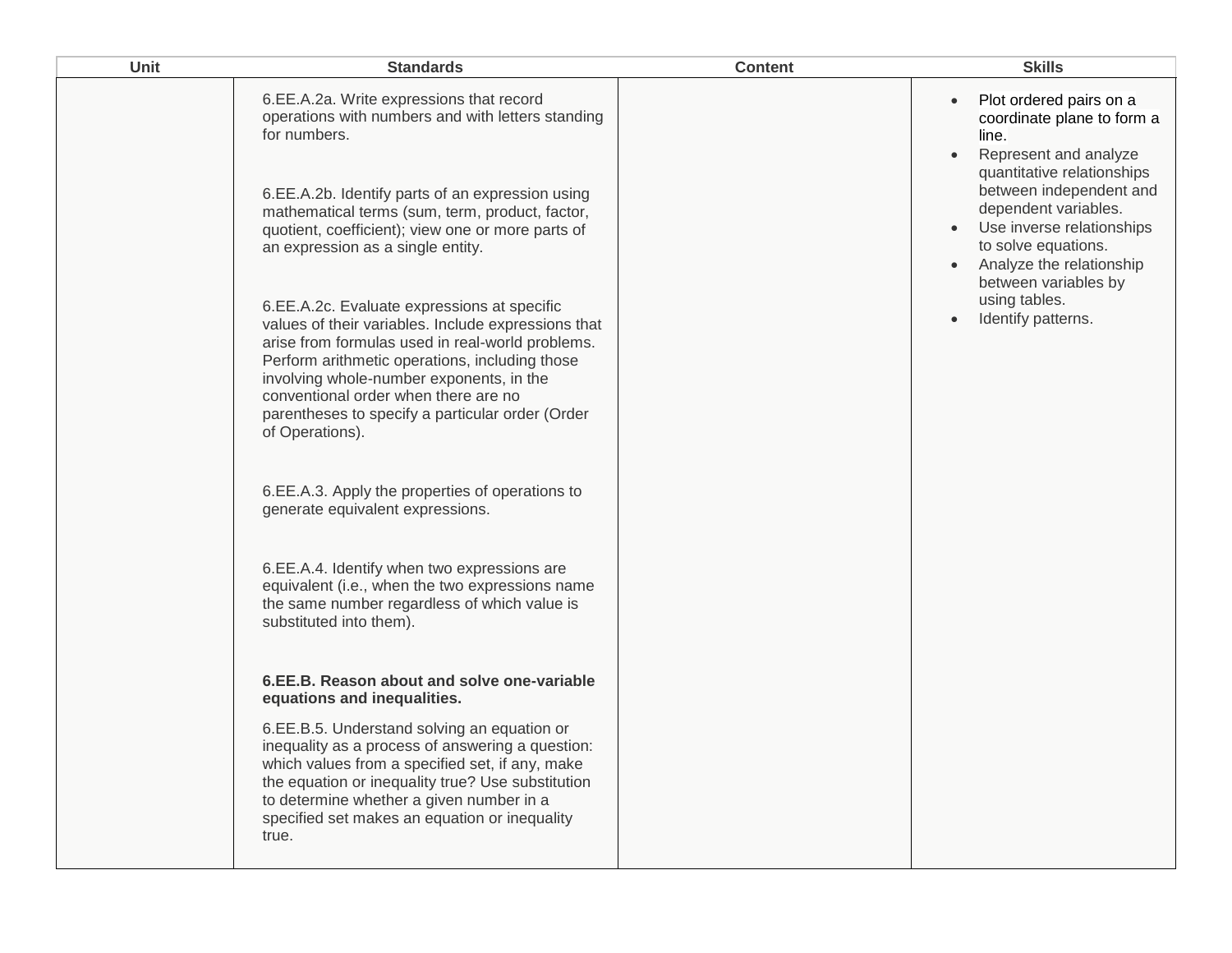| Unit                | <b>Standards</b>                                                                                                                                                                                                                                                                                                                                                                                                                                                                                                                                                                                                                                                                                                                                                           | <b>Content</b>                                                                                                                                                | <b>Skills</b>                                                                                                                                                                                                                                                            |
|---------------------|----------------------------------------------------------------------------------------------------------------------------------------------------------------------------------------------------------------------------------------------------------------------------------------------------------------------------------------------------------------------------------------------------------------------------------------------------------------------------------------------------------------------------------------------------------------------------------------------------------------------------------------------------------------------------------------------------------------------------------------------------------------------------|---------------------------------------------------------------------------------------------------------------------------------------------------------------|--------------------------------------------------------------------------------------------------------------------------------------------------------------------------------------------------------------------------------------------------------------------------|
|                     | 6.EE.B.6. Use variables to represent numbers<br>and write expressions when solving a real-world<br>or mathematical problem; understand that a<br>variable can represent an unknown number, or,<br>depending on the purpose at hand, any number<br>in a specified set.<br>6.EE.B.8. Write an inequality of the form $x > c$ or<br><b>XCOLX</b><br><b>NCTM: Mathematics</b><br>NCTM: Grades 6 - 8<br>Algebra<br>Represent and analyze mathematical<br>situations and structures using algebraic<br>symbols<br>recognize and generate equivalent forms for<br>simple algebraic expressions and solve linear<br>equations<br>© Copyright 2010. National Governors Association<br>Center for Best Practices and Council of Chief State<br>School Officers. All rights reserved. |                                                                                                                                                               |                                                                                                                                                                                                                                                                          |
| <b>Inequalities</b> | <b>CCSS: Mathematics</b><br><b>CCSS: Grade 6</b><br><b>The Number System</b><br>6.NS.C. Apply and extend previous<br>understandings of numbers to the system of<br>rational numbers.<br>6.NS.C.7a. Interpret statements of inequality as<br>statements about the relative position of two<br>numbers on a number line diagram.<br><b>Expressions &amp; Equations</b><br>6.EE.B. Reason about and solve one-variable<br>equations and inequalities.                                                                                                                                                                                                                                                                                                                         | Solutions of inequalities<br>Graphing inequalities on a<br>number line<br>Identify the set of the<br>inequality<br><b>Problem Solving Skills</b><br>$\bullet$ | The students will be able to:<br>Understand the symbols<br>required to write an<br>inequality<br>Write inequalities to<br>describe mathematical<br>and real world situations.<br>Describe solutions to an<br>inequality<br>Represent/Graph<br>solutions on a number line |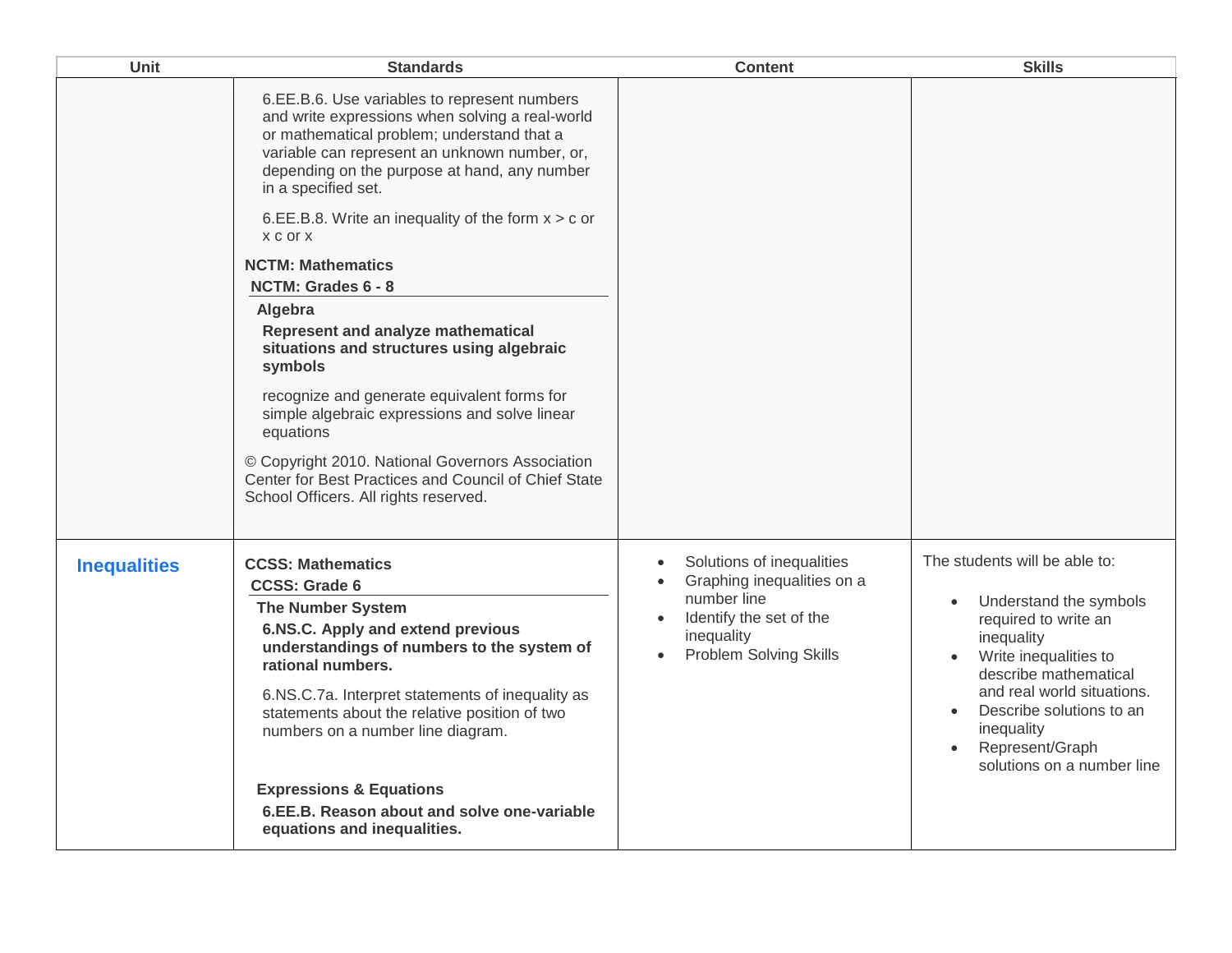| <b>Unit</b>     | <b>Standards</b>                                                                                                                                                                                                                                                                                                                                                                                                                                                                                                                                                                                                                                                                                                                                                                                                                                                                                                                                                                                                                                                                                                                                                                                                                                                               | <b>Content</b>                                                                                                                                                                                                                                                                                                                                                                                                                                                                                                                                                                                                                                                                            | <b>Skills</b>                                                                                                                                                                                                                                                                                                                                                                                                        |
|-----------------|--------------------------------------------------------------------------------------------------------------------------------------------------------------------------------------------------------------------------------------------------------------------------------------------------------------------------------------------------------------------------------------------------------------------------------------------------------------------------------------------------------------------------------------------------------------------------------------------------------------------------------------------------------------------------------------------------------------------------------------------------------------------------------------------------------------------------------------------------------------------------------------------------------------------------------------------------------------------------------------------------------------------------------------------------------------------------------------------------------------------------------------------------------------------------------------------------------------------------------------------------------------------------------|-------------------------------------------------------------------------------------------------------------------------------------------------------------------------------------------------------------------------------------------------------------------------------------------------------------------------------------------------------------------------------------------------------------------------------------------------------------------------------------------------------------------------------------------------------------------------------------------------------------------------------------------------------------------------------------------|----------------------------------------------------------------------------------------------------------------------------------------------------------------------------------------------------------------------------------------------------------------------------------------------------------------------------------------------------------------------------------------------------------------------|
|                 | 6.EE.B.8. Write an inequality of the form $x > c$ or<br>$x < c$ to represent a constraint or condition in a<br>real-world or mathematical problem. Recognize<br>that inequalities of the form $x > c$ or $x < c$ have<br>infinitely many solutions; represent solutions of<br>such inequalities on number line diagrams.<br>© Copyright 2010. National Governors Association<br>Center for Best Practices and Council of Chief State<br>School Officers. All rights reserved.                                                                                                                                                                                                                                                                                                                                                                                                                                                                                                                                                                                                                                                                                                                                                                                                  |                                                                                                                                                                                                                                                                                                                                                                                                                                                                                                                                                                                                                                                                                           |                                                                                                                                                                                                                                                                                                                                                                                                                      |
| <b>Geometry</b> | <b>CCSS: Mathematics</b><br><b>CCSS: Grade 6</b><br><b>Geometry</b><br>6.G.A. Solve real-world and mathematical<br>problems involving area, surface area, and<br>volume.<br>6.G.A.1. Find the area of right triangles, other<br>triangles, special quadrilaterals, and polygons by<br>composing into rectangles or decomposing into<br>triangles and other shapes; apply these<br>techniques in the context of solving real-world<br>and mathematical problems.<br>6.G.A.2. Find the volume of a right rectangular<br>prism with fractional edge lengths by packing it<br>with unit cubes of the appropriate unit fraction<br>edge lengths, and show that the volume is the<br>same as would be found by multiplying the edge<br>lengths of the prism. Apply the formulas $V = I w h$<br>and $V = b$ h to find volumes of right rectangular<br>prisms with fractional edge lengths in the context<br>of solving real-world and mathematical problems.<br>6.G.A.3. Draw polygons in the coordinate plane<br>given coordinates for the vertices; use<br>coordinates to find the length of a side joining<br>points with the same first coordinate or the same<br>second coordinate. Apply these techniques in the<br>context of solving real-world and mathematical<br>problems. | Types of solid figures<br>$\bullet$<br>(spheres, cubes, rectangular<br>prisms, triangular prisms,<br>cones, cylinders, pyramids)<br>Surface area and volume of a<br>$\bullet$<br>solid figure<br>Polygons - Identify and<br>$\bullet$<br>Classify (pentagon, hexagon,<br>heptagon, octagon, nonagon,<br>decagon)<br>Identify face, edge, and vertex<br>$\bullet$<br>Area and Perimeter of the<br>$\bullet$<br>following:<br>Triangles (scalene,<br>$\circ$<br>isosceles, equilateral,<br>right, obtuse, acute)<br>Quadrilaterals<br>$\circ$<br>(square, rectangle,<br>trapezoid,<br>parallelogram,<br>rhombus)<br>Circles (diameter,<br>$\circ$<br>radius, chord, area,<br>circumference) | The students will be able:<br>Calculate the area and<br>perimeter of triangles,<br>quadrilaterals, irregular<br>polygons, and compound<br>polygons.<br>Find volumes of<br>rectangular prisms or<br>cubes (using cubes) with<br>fractional edge lengths.<br>Classify solid figures and<br>polygons.<br>Use faces, edges, and<br>vertices to identify shapes.<br>Calculate the surface area<br>of prisms and pyramids. |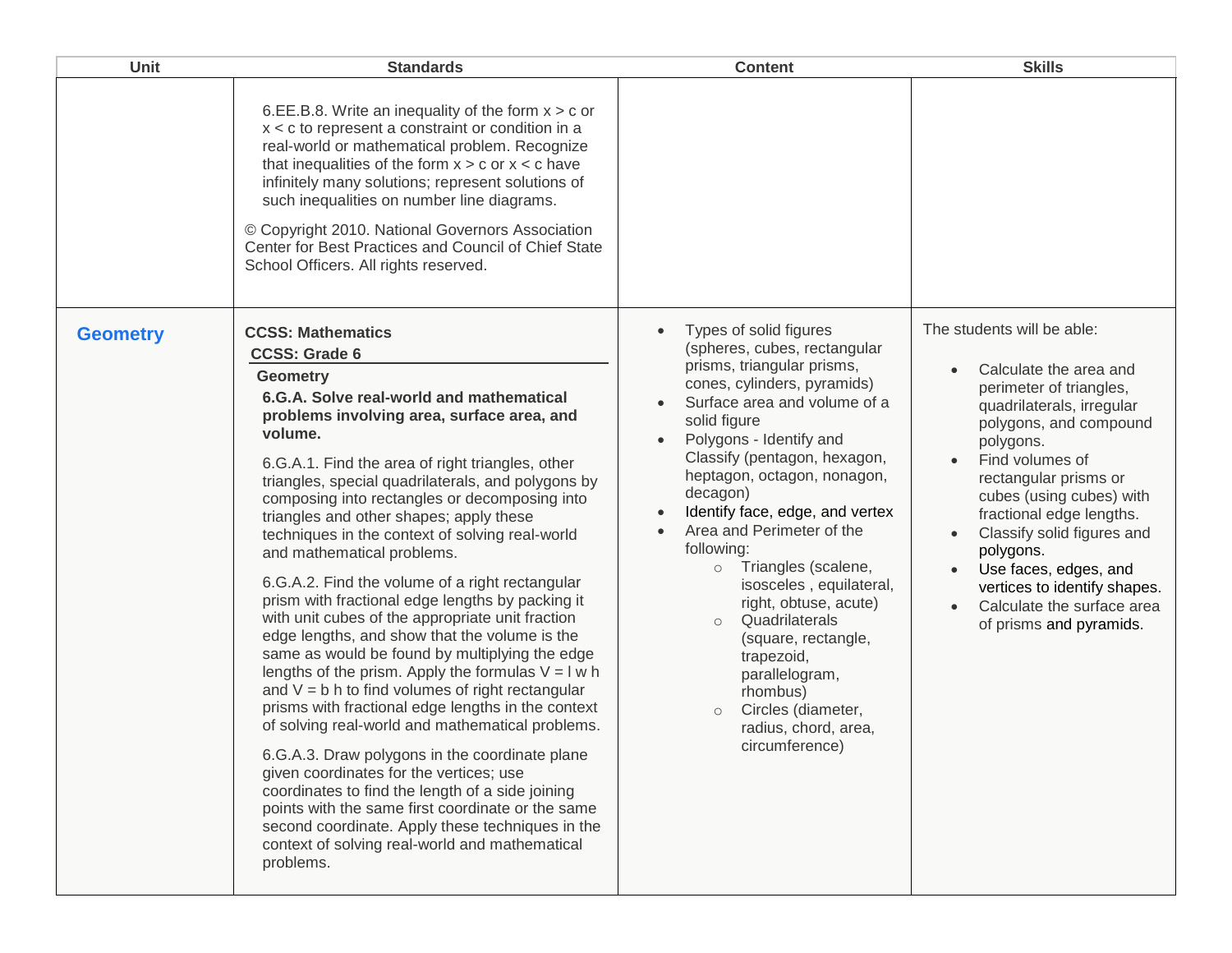| <b>Unit</b> | <b>Standards</b>                                                                                                                                                                                                                                            | <b>Content</b> | <b>Skills</b> |
|-------------|-------------------------------------------------------------------------------------------------------------------------------------------------------------------------------------------------------------------------------------------------------------|----------------|---------------|
|             | 6.G.A.4. Represent three-dimensional figures<br>using nets made up of rectangles and triangles,<br>and use the nets to find the surface area of these<br>figures. Apply these techniques in the context of<br>solving real-world and mathematical problems. |                |               |
|             | <b>NCTM: Mathematics</b>                                                                                                                                                                                                                                    |                |               |
|             | NCTM: Grades 6 - 8                                                                                                                                                                                                                                          |                |               |
|             | <b>Geometry</b><br>Analyze characteristics and properties of two-<br>and three-dimensional geometric shapes and<br>develop mathematical arguments about<br>geometric relationships                                                                          |                |               |
|             | understand relationships among the angles, side<br>lengths, perimeters, areas, and volumes of similar<br>objects;                                                                                                                                           |                |               |
|             | Specify locations and describe spatial<br>relationships using coordinate geometry and<br>other representational systems                                                                                                                                     |                |               |
|             | use coordinate geometry to represent and<br>examine the properties of geometric shapes;                                                                                                                                                                     |                |               |
|             | use coordinate geometry to examine special<br>geometric shapes, such as regular polygons or<br>those with pairs of parallel or perpendicular sides.                                                                                                         |                |               |
|             | Apply transformations and use symmetry to<br>analyze mathematical situations                                                                                                                                                                                |                |               |
|             | describe sizes, positions, and orientations of<br>shapes under informal transformations such as<br>flips, turns, slides, and scaling;                                                                                                                       |                |               |
|             | Use visualization, spatial reasoning, and<br>geometric modeling to solve problems                                                                                                                                                                           |                |               |
|             | draw geometric objects with specified properties,<br>such as side lengths or angle measures;                                                                                                                                                                |                |               |
|             | use visual tools such as networks to represent<br>and solve problems;                                                                                                                                                                                       |                |               |
|             |                                                                                                                                                                                                                                                             |                |               |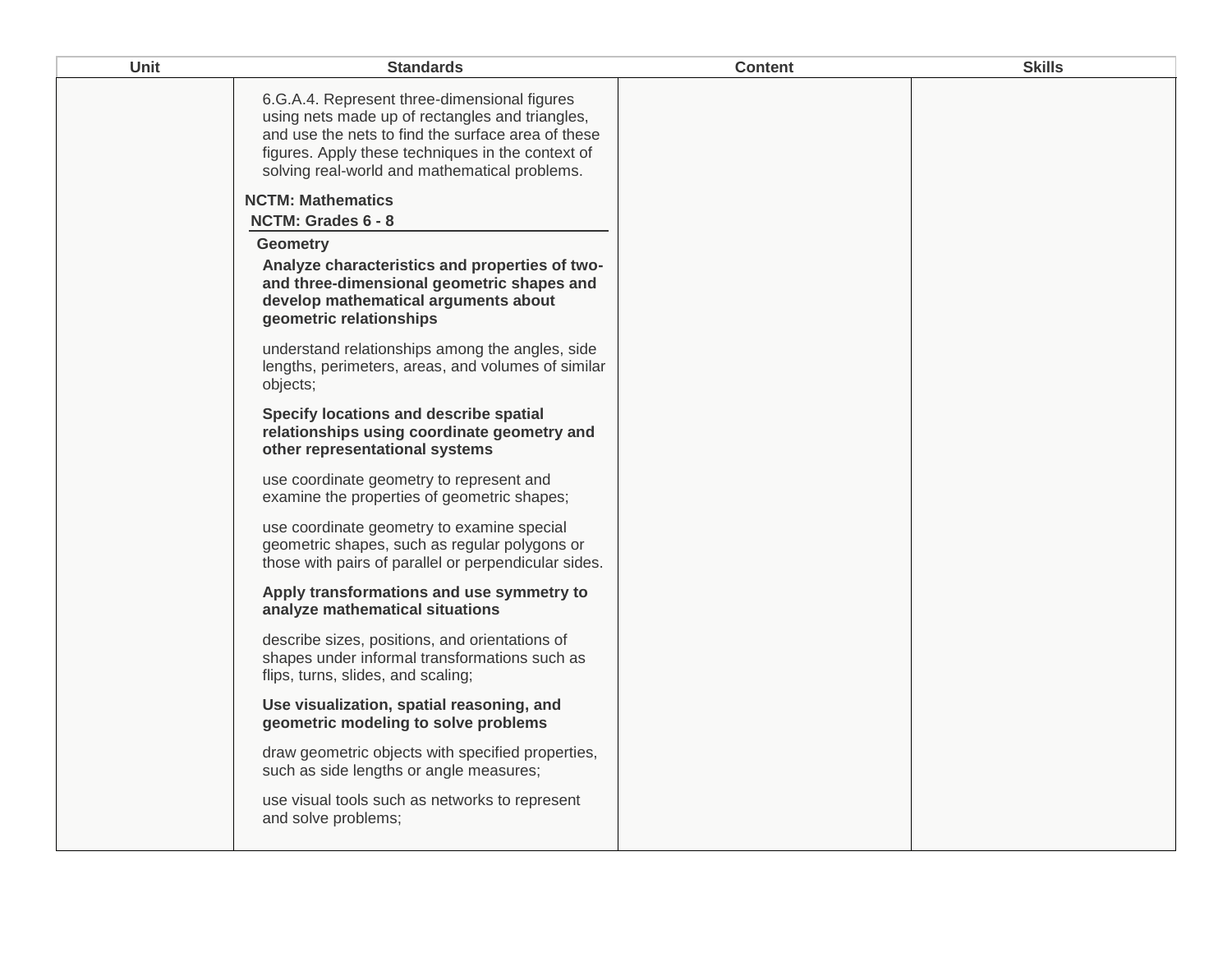| <b>Unit</b>          | <b>Standards</b>                                                                                                                                                                                                                                                                                                                                                                                                                                                                                                                                                                                                                                                                                                                                                                                                                                                                                                                                                                                        | <b>Content</b>                                                                                                                                                                          | <b>Skills</b>                                                                                                                                                                                                                                                                                                        |
|----------------------|---------------------------------------------------------------------------------------------------------------------------------------------------------------------------------------------------------------------------------------------------------------------------------------------------------------------------------------------------------------------------------------------------------------------------------------------------------------------------------------------------------------------------------------------------------------------------------------------------------------------------------------------------------------------------------------------------------------------------------------------------------------------------------------------------------------------------------------------------------------------------------------------------------------------------------------------------------------------------------------------------------|-----------------------------------------------------------------------------------------------------------------------------------------------------------------------------------------|----------------------------------------------------------------------------------------------------------------------------------------------------------------------------------------------------------------------------------------------------------------------------------------------------------------------|
|                      | use geometric models to represent and explain<br>numerical and algebraic relationships;<br>recognize and apply geometric ideas and<br>relationships in areas outside the mathematics<br>classroom, such as art, science, and everyday<br>life.<br>© Copyright 2010. National Governors Association<br>Center for Best Practices and Council of Chief State<br>School Officers. All rights reserved.                                                                                                                                                                                                                                                                                                                                                                                                                                                                                                                                                                                                     |                                                                                                                                                                                         |                                                                                                                                                                                                                                                                                                                      |
| <b>Data Analysis</b> | <b>CCSS: Mathematics</b><br><b>CCSS: Grade 6</b><br><b>Statistics &amp; Probability</b><br>6.SP.A. Develop understanding of statistical<br>variability.<br>6.SP.A.1. Recognize a statistical question as one<br>that anticipates variability in the data related to<br>the question and accounts for it in the answers.<br>6. SP. A. 2. Understand that a set of data collected<br>to answer a statistical question has a distribution<br>which can be described by its center, spread, and<br>overall shape.<br>6.SP.A.3. Recognize that a measure of center for<br>a numerical data set summarizes all of its values<br>with a single number, while a measure of<br>variation describes how its values vary with a<br>single number.<br>6.SP.B. Summarize and describe<br>distributions.<br>6.SP.B.4. Display numerical data in plots on a<br>number line, including dot plots, histograms, and<br>box plots.<br>6.SP.B.5. Summarize numerical data sets in<br>relation to their context, such as by: | Mean, Median, Mode, Range<br>$\bullet$<br>Frequency Tables & Line Plots<br>Stem & Leaf, Histograms, Box<br>$\bullet$<br>& Whisker<br>How to create and conduct a<br>$\bullet$<br>Survey | The students will be able to:<br>Display data in dot plots,<br>histograms and box-and<br>whisker plots.<br>Determine quantitative<br>measures of center and<br>variability.<br>Choose the appropriate<br>measure of center and<br>variability for a set of data.<br>Make & Analyze Graphs<br>(possibly using Excel). |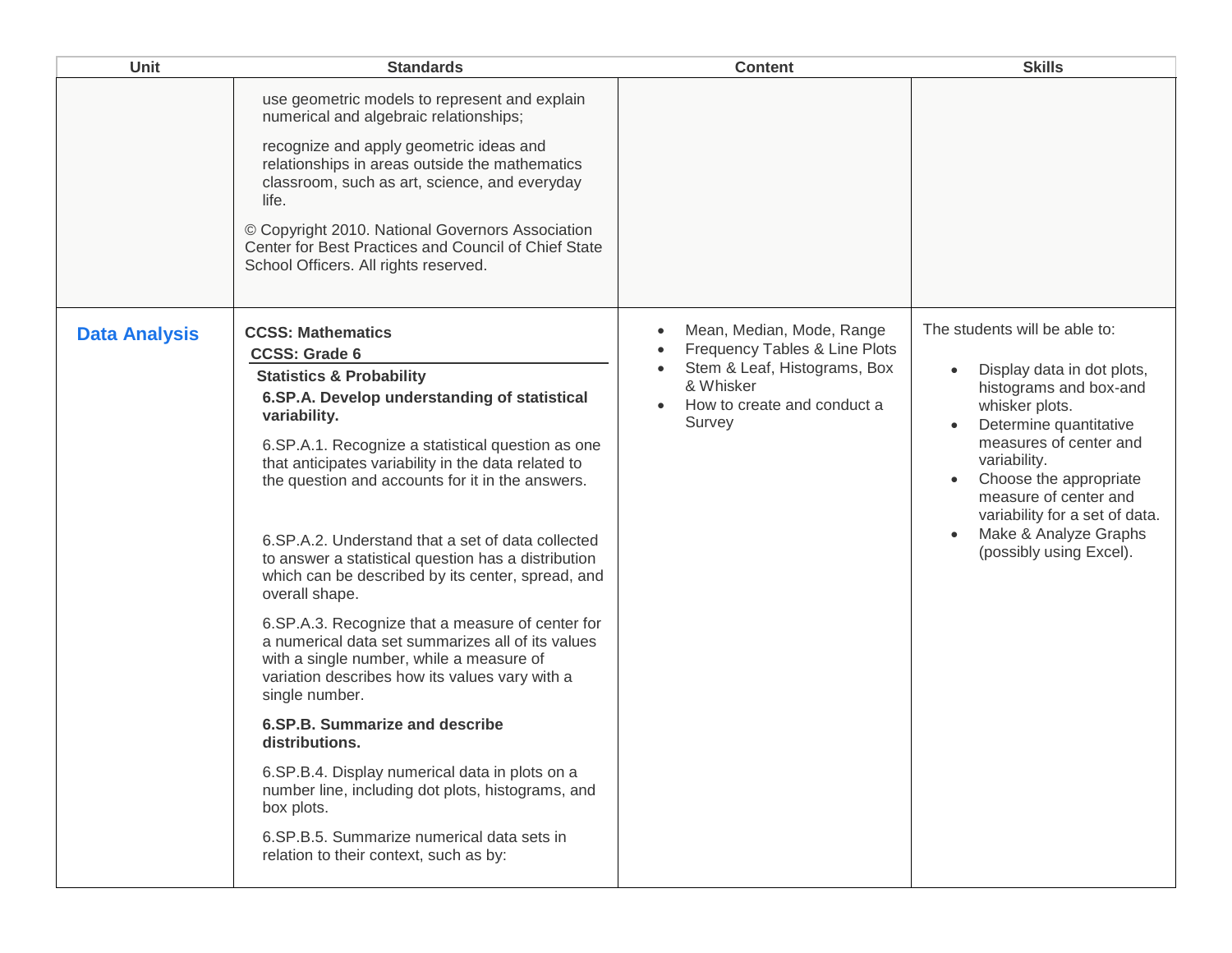| <b>Unit</b> | <b>Standards</b>                                                                                                                                                                    | <b>Content</b> | <b>Skills</b> |
|-------------|-------------------------------------------------------------------------------------------------------------------------------------------------------------------------------------|----------------|---------------|
|             | 6.SP.B.5a. Reporting the number of observations.                                                                                                                                    |                |               |
|             | 6. SP. B. 5d. Relating the choice of measures of<br>center and variability to the shape of the data<br>distribution and the context in which the data<br>were gathered.             |                |               |
|             | <b>NCTM: Mathematics</b>                                                                                                                                                            |                |               |
|             | NCTM: Grades 6 - 8                                                                                                                                                                  |                |               |
|             | Data Analysis & Probability                                                                                                                                                         |                |               |
|             | Formulate questions that can be addressed<br>with data and collect, organize, and display<br>relevant data to answer them                                                           |                |               |
|             | formulate questions, design studies, and collect<br>data about a characteristic shared by two<br>populations or different characteristics within one<br>population;                 |                |               |
|             | select, create, and use appropriate graphical<br>representations of data, including histograms, box<br>plots, and scatterplots.                                                     |                |               |
|             | Select and use appropriate statistical<br>methods to analyze data                                                                                                                   |                |               |
|             | find, use, and interpret measures of center and<br>spread, including mean and interquartile range;                                                                                  |                |               |
|             | discuss and understand the correspondence<br>between data sets and their graphical<br>representations, especially histograms, stem-and-<br>leaf plots, box plots, and scatterplots. |                |               |
|             | Develop and evaluate inferences and<br>predictions that are based on data                                                                                                           |                |               |
|             | use observations about differences between two<br>or more samples to make conjectures about the<br>populations from which the samples were taken;                                   |                |               |
|             | © Copyright 2010. National Governors Association<br>Center for Best Practices and Council of Chief State<br>School Officers. All rights reserved.                                   |                |               |
|             |                                                                                                                                                                                     |                |               |